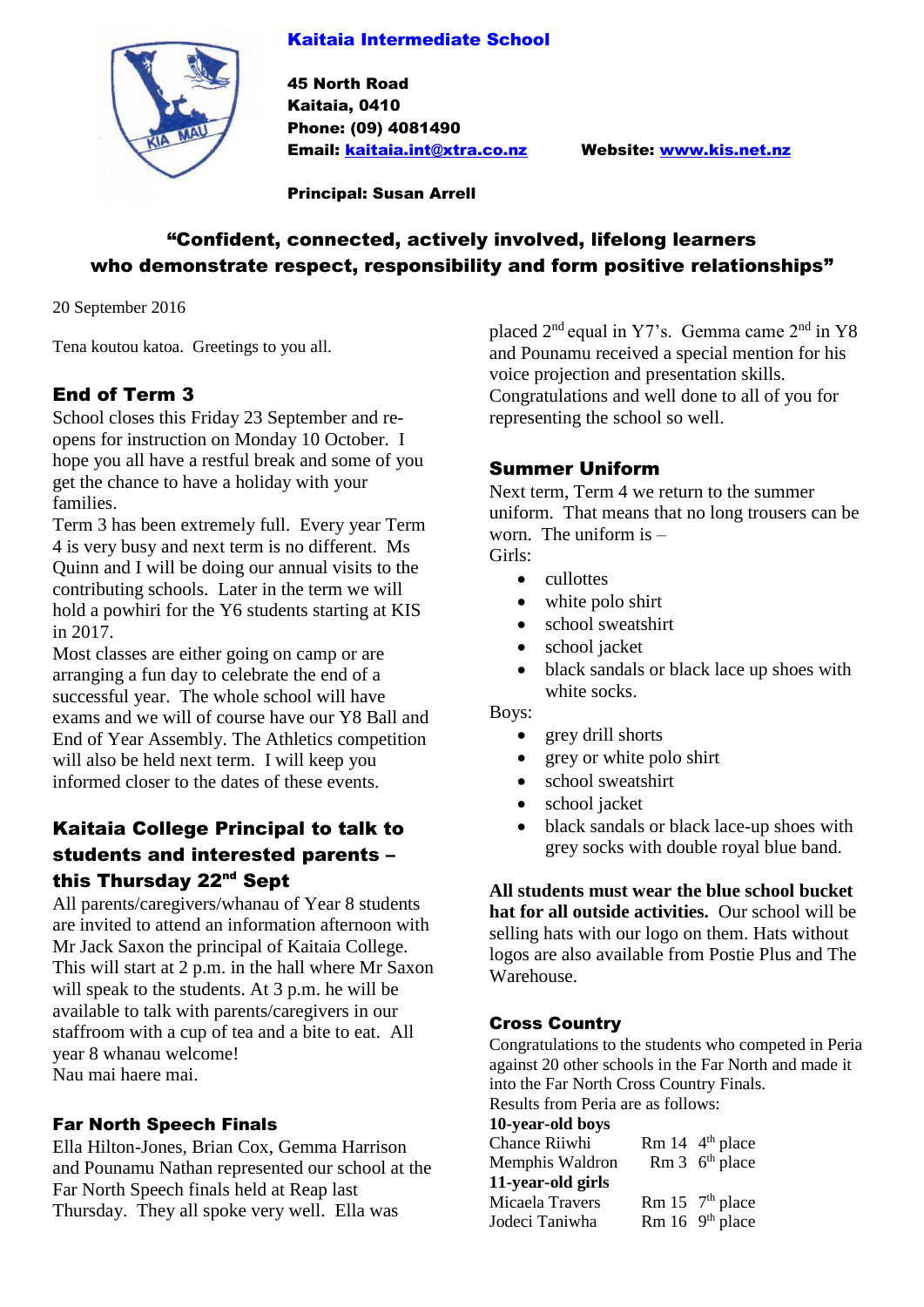#### **12-year-old boys**

| Kian Simeon-Green     | Rm $3^{2^{nd}}$ place            |
|-----------------------|----------------------------------|
| Kahrn Ormsby          | Rm 15 3rd place                  |
| Max Donnelly          | Rm 4 4 <sup>th</sup> place       |
| Manaia Greenland      | Rm $14 \, 6^{th}$ place          |
| Lance Rangitawa       | Rm $16 \,$ 8 <sup>th</sup> place |
| 12-year-old girls     |                                  |
| <b>Taylor Bratton</b> | Rm 8 10 <sup>th</sup> place      |

Three of these students went to the Far North Cross Country competition in Dargaville on Thurs  $15<sup>th</sup>$  Sept. Micaela was placed 19<sup>th</sup>, Jodeci 20th and Chance 26<sup>th</sup> in their age groups. This was a fantastic result considering they were competing against children from all schools north of Wellsford, right up to Cape Reinga!





Photos supplied by Evans Clan Sports Fan from Peria

### Positive Behaviour for Learning (PB4L)

At Kaitaia Intermediate School we develop positive relationships and become successful learners by:

- Staying *safe*
- Showing *respect,* and
- Being *responsible*

#### **Congratulations to the latest Gotcha winners:**

- Rm 2: Tinika Day
- Rm 3: James Pari
- Rm 8: Diva Marinkovich
- Rm 8: Corey Hallet
- Rm 8: Ayla Sutherland

# PB4L Focus – Moving Around town in your school uniform

When in public students will:

• Walk on the left of the footpath

- Use polite language
- Use a moderate tone and voice level
- Be aware of other members of the public.

### **Cricket**

The Far North Cricket Association will be having their junior muster on this Saturday 24 September at Arnold Rae Park in Kaitaia from 9am-10am for Year 2 to Year 10 children.

Fees have been reduced to \$10 per child for Term 4 2016. Any queries please contact Peter Barnett 027 7262854

## Black and White Mufti – tomorrow Wednesday 21st September

We are holding our last mufti day for the term on tomorrow. The theme is "Black and White". There will be a whole class competition for the best dressed class. Prizes will be awarded to the classes dressed to theme.

The cost to wear mufti is \$2.00 the money raised goes towards the end of term Tumeke prizes. There is no charge to wear school uniform as usual.

### Room 8 Tomato Plants for sale

A heads up to you all. Room 8 will be selling tomato plants this year.

- Dwarf beefsteak
- Acid free and
- Cherry tomatoes

All will be ready mid October.

### Canteen Closure

The canteen will not be operating this week.

### Important Dates to remember:

- **21 Sept Mufti Day**
- **22 Sept Y8 – Kaitaia College Principal**
- **23 Sept Tumeke Assembly**
- **23 Sept Last Day of Term 3**
- **10 Oct Term 4 starts**

Ka kite ano

Samell

Sue Arrell, Principal